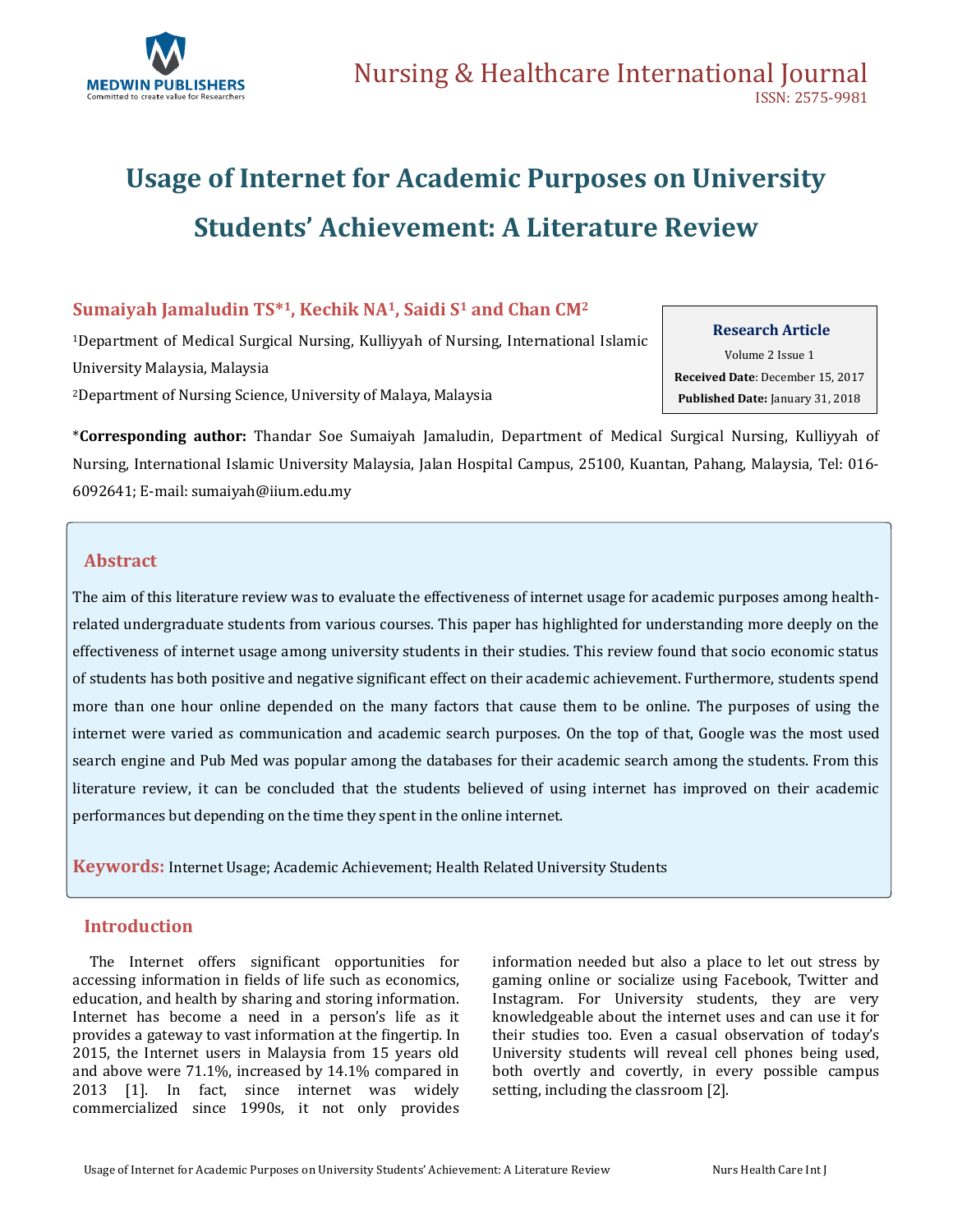Furthermore, it has a wide base that allows access to an enormous range of research information either as full publications, reports, summaries or abstracts. However, how well the usage of internet for academic purposes is still unknown. Nonetheless, Kam, et al. noted that studies with a primary emphasis on the use of Internet by university students as a source of health information are not common [3]. Therefore, this literature review was designed to search the related literature on the usage of internet among health-related undergraduate university students for their academic achievement.

#### **Methods**

 This literature review was aimed to identify literature which gives evidence of a predefined content and quality that required to be discussed further. A pragmatic approach to the review was therefore adopted, primarily to enable a focused and technically manageable overview. The precise inclusion and exclusion criteria, and search strategies as followed.

#### **Study Eligibility Criteria**

 The inclusion criteria were the studies written in English and the report carried data about health related universities students aged  $\geq$  17 years old. The exclusion criteria were the studies carried out at art based universities students and the studies were written in other languages.

#### **Search Strategy**

 The literature of studies was selected between September 2016 to March 2017 in order to summarize, synthesize and draw conclusion about a topic based on the evidence from the involved studies. The search strategy used the terms 'internet usage', 'nursing students' and 'academic achievement'. Subsequently, the search expands by linking the initial keywords including "university students". The search limited to English language articles within time frame from 2006 until March 2017. There were 54 100 articles found. From that number, 50 articles were chosen for shortlisted. The researcher has chosen 22 articles which are the most suitable and related for this research topic.

#### **Databases**

 Electronic database search that are relevant was done on the writer's online databases such as Springer link, ProQuest, Medscape and Mosby nursing consult and Ovid-Medline.

#### **Result**

 Total of 22 papers were chosen to be discussed in this study regarding uses of internet for academic purposes in health-related university students. Participants in the selected studies were students from various universities who were taking health-related courses.

#### **Relationship between Students' Socio Economic and Their Academic Performances**

 In a study involved 178 students from Kumasi Nursing and Midwifery Training College the SDA Nurses and Midwifery Training College found that sociodemographic background of the students had no influence on their academic performance in the nursing training as well as the licensure examination [4]. Another study done at medical students of King Abdulaziz university showed that financial factors such as the monthly income of the studied participant's family were not significant on their academic achievement [5]. According to Alos, et al. the home-related factors were discovered to have a low influence on student nurses' academic performance [6]. The indicator with the highest mean in this subset was 'I live far from school' and the indicator with the lowest mean was 'I have many brothers and sisters'. However, these findings were in contrast with another finding. A qualitative study involved 83 student nurses at University of Namibia (UNAM), Oshakati Campus Students revealed that their academic is determined by socio economic factors as students who do not have enough money claimed they perform poorly. According to the participants also students who do not have loans perform poorly because they cannot buy prescribed books [7]. Another study showed that the top five perceived causes of poor academic performance included: giving the students too many assignments 107 (53.2%), parents' inability to provide all the text books needed by the student nurses 18 (9.0%), student nurses lack all their basic needs 16 (8.0%), lack of library and internet facilities 14 (7.0%) and students' inability to understand the science subjects (4.5%) [8]. Another study found that socio economic background effectiveness positively to the student academic performance which means the higher the socioeconomic status, the better their academic achievement [9]. A similar result found in a study among 294 students from University Jimma campus Ethiopia resulted that parents' social economic status is significantly related to academic performance of students as the study measured the items of social economic status and academic performance and the Pearson chi-square test of association gave a significance or p-value of 0.001,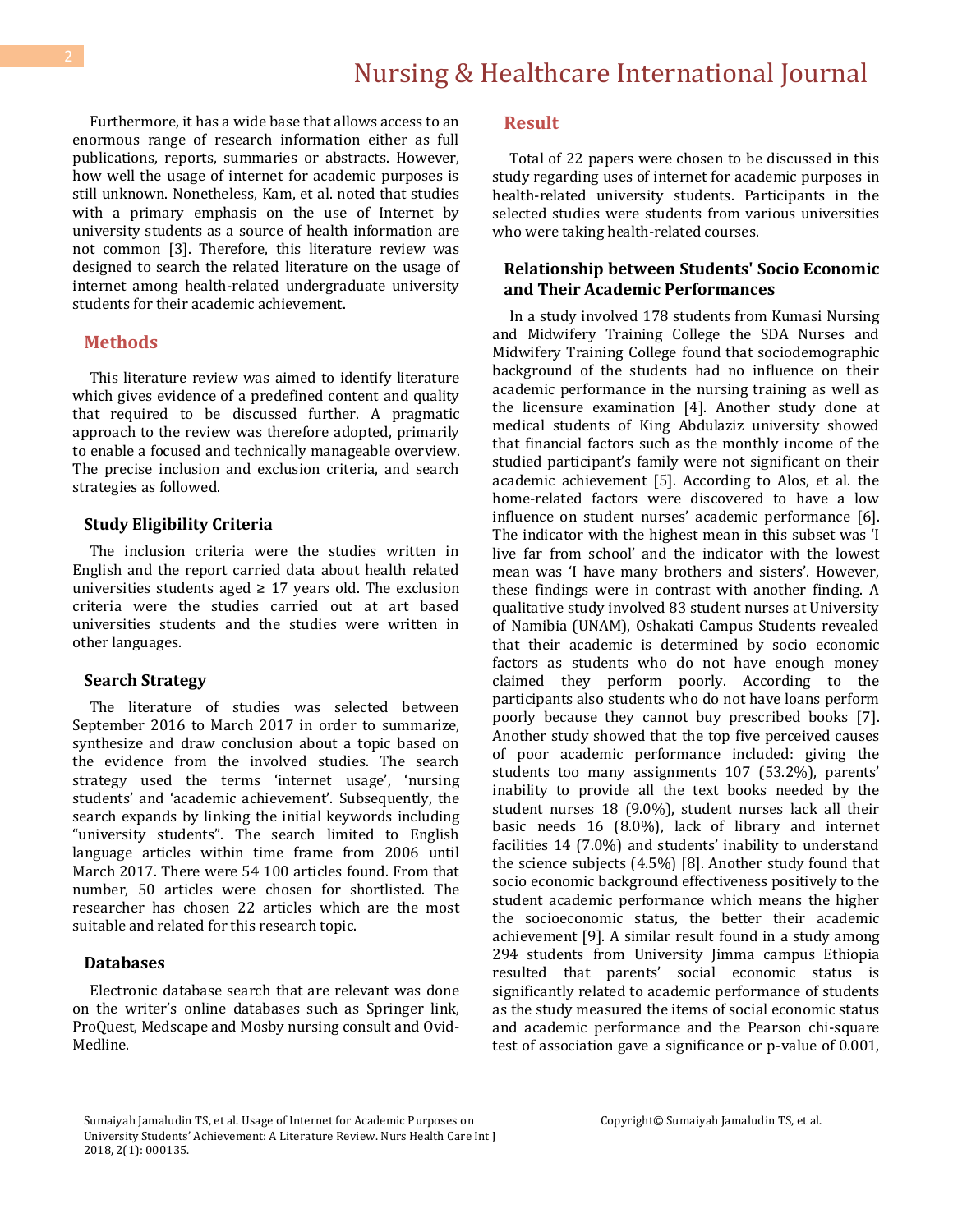which is less than alpha 0.05 which revealed that parents' social economic status is significantly related to academic performance of students [10].

 Among 22 literatures been reviewed, only seven (7) literatures discussed on the effect of socio economic factors on student's achievement while the others only analyze the socio economic characteristics of the students without related them with the achievements. From the results, it showed that the economic statuses of the students have both positive and negative effectiveness to students' achievement in studies.

#### **How often do Students use the Internet?**

 Singh, et al. (2013) analyzed total of 500 students of the Hamdard Institute of Medical Sciences and Research, Jamia Hamdard, New Delhi, AIIMS Jodhpur and SN Medical college Jodhpur [11]. From data collected, 256 (51.2%) respondents used it daily, 178 (35.6%) used the internet on weekly basis, while 66 (13.2 %) used the facility ones in a while. In the same study, about 335 (67%) students admitted that they spend 45hr/ wk along with internet while 115 (23%) spend time in between 35- 45hr/ wk and rests of them spend less than 35hr. In a study among 171 first-year medical students from 4 different medical colleges of the University of Jordan, Almarabeh, et al. found that 166 (97%) uses internet daily and remaining 11 (3%) use internet in weekly basis [12]. Among 109 medical students of Shahid Sadoughi University of Medical Science, Iran, 40 (61.5%) of the female students used the internet at least once a week, this frequency was 17 (38.5%) for male students [13]. Chen & Peng in a study involved 26,307 students in 156 universities and colleges in Taiwan analyzed that participants' average total weekly time on the Internet was 17 hours, with an average of 4.15 hours a week spent on making friends or chatting, 3.59 on searching for academic information, and 3.21 hours spent on searching for nonacademic information. Online games occupied 2.57 hours, and checking e-mail occupied 1.35 hours a week [14]. Another study involving 193 medical students at Taibah University, the majority of male **s**tudents 56(66.3%) spent 2- 4 hours while female students 47 (44.9%) spent 5-7 hours on internet. Regarding the time spent on internet in relation to students' GPA, the researcher found that the majority of student (103 students) 53.4% use the internet for 2-4 hours and most of them are of 4-4.49 GPA [15]. Obasola & Agunbiade [16] observed the frequency of internet usage among 400 students in eight faculties in University of Ibadan and found that the frequency of Internet use on a daily basis was on the average 135 (33.7%) when compared with

those who access the Internet for health-related information on a weekly basis 89 (22.2%)**.** It could be observed that 256 (73%) from 350 respondents in the Departments of Accountancy and Microbiology, University of Maiduguri, Nigeria agreed that they surf the Internet between 0 – 2 days a week, 24 (7%) browse 3 – 5 hours in a week, 10 (3%) browse 6 – 7 minute in a week, while 60 (17%) of the respondents refused to respond to the question. The analysis shows that majority of the respondents preferred between 0-2 days as regards how often the respondents browse the Internet in a week [17]. About one-fifth (22.8%) of the respondents used Internet for a duration of more than 3 hours per week. From a total of 272 medical undergraduates of Subharti Medical College, Meerut, the result among the various cohorts studied, prevalence of students using Internet for more than 3 hours per week was highest (47.0%) among thirdyear students and minimum (4.1%) among the first-year students. A total of 29.4% of the males were using Internet for more than 3 hours per week compared to females (14.3%). The difference in duration of Internet use was significant between the various cohorts and also between the sexes [18]. Among 142 medical students of PESIMSR, Kuppam, Andhra Pradesh, India, 76.64% used internet daily, 16.19% once a week, 1.41 % fortnightly and 2.81% monthly [19]. Another study by Hogan& Sweeney [20] found that among 922 students in University in Ireland, the findings indicated that the majority of participants 72.4% (n=639) used the internet several times a day, 16.2% (143) used it once a day and the remainder used it several times a week (11.1%, n=98), or less (0.3%, n=3).

 Mostly students have access to internet once in a week. The duration when accessing of the internet varied but from the studies, students spend time surfing the internet are more than one hour. The duration of surfing internet also different according to the purposes of the students being online like searching academic material and chatting.

 A total of ten (10) studies discussed on the frequency of the usage of internet among students while the other 12 studies did not.

#### **For what Purpose do Students use the Internet most?**

 Kumar, et al. [19] studied the usage of internet Among 142 medical students of PESIMSR, Kuppam, India and revealed about 82 (57.7%) of the students used internet for completing assignments and 73 (51.4%) for course

Sumaiyah Jamaludin TS, et al. Usage of Internet for Academic Purposes on University Students' Achievement: A Literature Review. Nurs Health Care Int J 2018, 2(1): 000135.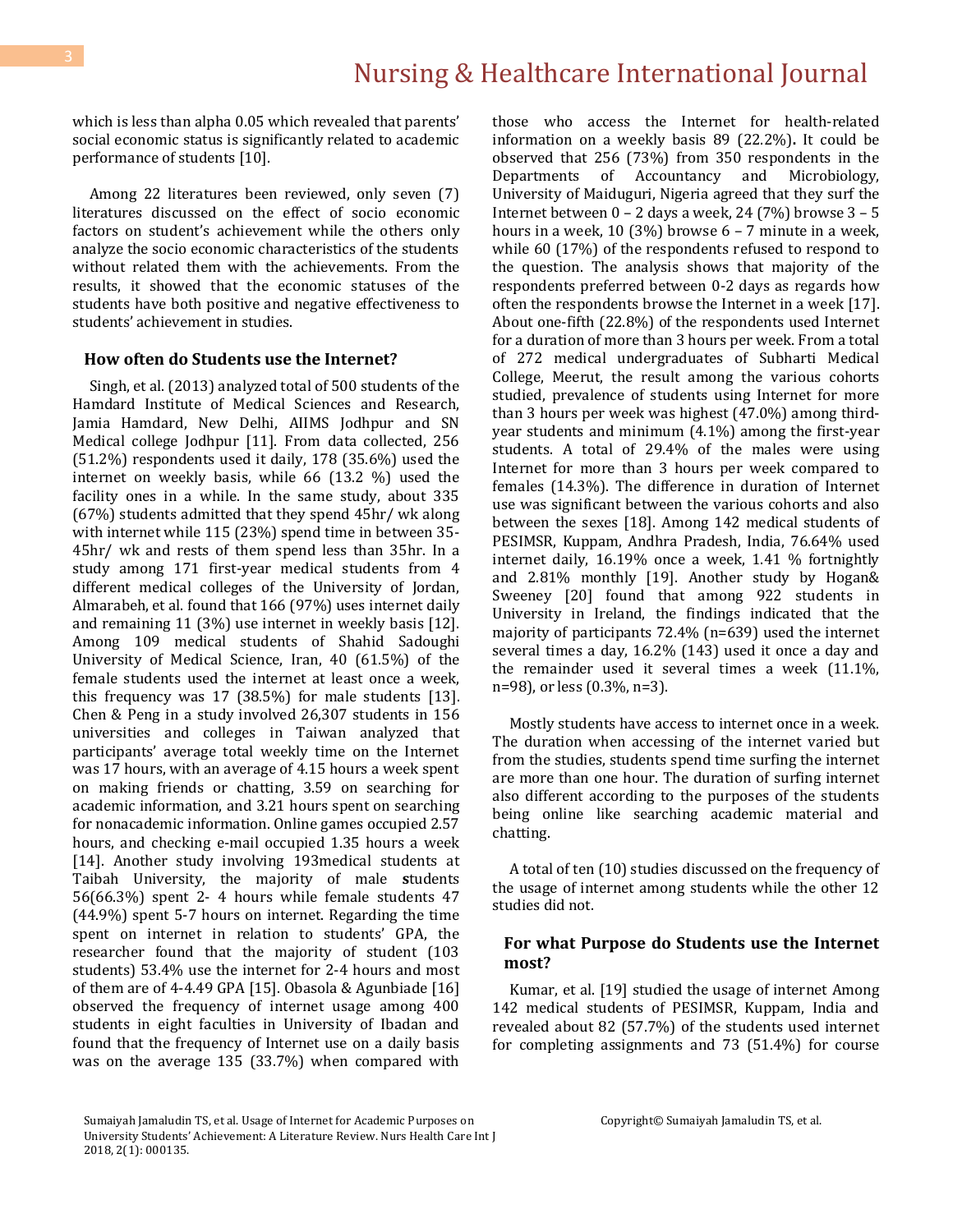related entertainment, 112 (78.8%) used for chatting purpose, 97 (68.3%) for music downloads, 86 (60.5%) for checking emails 58.4% for playing games and 54, 2% for watching movies. Chen &Peng in a study involved 26,307 from 156 universities in Taiwan revealed that women reported more time spent on searching for academic information (t= -25.34), making friends and chatting (t= - 2.72), shopping (t=-15.76) and checking e-mail (t=-13.75) than men [14]. Men reported more time spent on browsing porn  $(t = 25.01)$  playing online games  $(t=$ 44.82), and browsing for stock information  $(t = 9.99)$  than women. A study done among 350 respondents from Departments of Accountancy and Microbiology, University of Maiduguri, Nigeria showed that 158 (45%) of the respondents use the Internet to search for relevant academic materials, 46 (13%) use it to send and receive E-mails, 7 (2%) use it as a result of migration to America or Europe, 25 (7%) use it to enable them satisfy their lecturers, while 109 (31%) choose none of the above; 7 (2%) of the respondents left the question unanswered [17]. Montagni, et al. did a research in four universities in France, Ireland, Italy and Spain and found that among 2366 respondents from computer science, law and nursing courses, most students used the Internet to search for information on health issues for themselves (62.5%), but they also looked for information for family or friends  $(45.1\%)$  or just out of curiosity  $(36.5\%)$  [21]. Mashiri compared the usage of internet between the 100 first year and final year students of the undergraduates students at a local university in Zimbabwe and found that although more final year students claimed to use the internet for finding books, 10% of finals compared to 2% of first years said they never used it for finding books. Generally students use the internet to find information about the university and barely any have not used it for finding books [22]. Majority of the students, both first and final years use it to find information from websites. An average number of students download software. 46% of the finals use the internet for downloading notes against 26% of the first years. 56% of the finals use internet for finding journal articles while only 22% of the first years use it. Students hardly use the internet for communicating with lecturers. 62% of the first years use the internet for communicating with friends and other students more often against 46% of the finals. Jali, et al. studied the usage of internet among 340 of first to fourth year Bachelor of Dental Surgery (BDS) and internship students, studying in Vyas Dental College and Hospital Jodhpur, India and found commonly students use internet for web browsing (37. 4%), E-mail(30.9%)and research activity ( 23.5%) respectively [23]. Hogan& Sweeney (2013) reported that among 922 students in University in Ireland, from the total response of 883, majority of them used social networking sites (85.5%, n=755), primarily to stay in contact with friends and family, particularly those who live abroad (85.2%) [20]. The findings also indicated that 66.1% (n=584) of participants had used the internet to search for general health information. The findings indicated that 2.7% (n=23) of participants had used online therapy, 5% (N=43) had used chat rooms and 15.9% (n=136) had used forums/discussion boards for support with a health related difficulty. A study among 500 medical students of the Hamdard Institute of Medical Sciences and Research, Jamia Hamdard, New Delhi, AIIMS Jodhpur and SN Medical college, as many as 183 (36.6%) respondents admitted that they mostly use the internet for mailing, while 176 (35.2%) used it mostly for academic purpose, 86 (19.2%) used it most for fun, while 50 (10 %) used it for social networking sites. One respondent 5 (1%) did not respond to this question [11]. From the response of 190 medical students at Taibah University, it is found that the main purpose of using the internet among female medical students was for studying (65.4%), while the male students mainly used the internet to keep in touch with friends and family (67.4%) [15]. Senyuva & Kaya conducted a study involving 498 nursing undergraduate in one of the oldest university in Turkey and found access information (education), 70.3% used it for chatting, 24.9% for playing games, 16.5% for meeting new people, 10.4% for following up on news and learning exam results, and 8.0% for shopping [24]. 62.2% stated that they accessed the Internet through their personal computers, 60.4% used the computer room at the school, 36.3% used Internet cafes, and 26.9% used their friends' computers.

 From the studies, it is revealed that students use internet for many purposes. However, most students were found using the internet for searching the relevant material for their studies. The other purposes of using internet among students are for socializing with friends and families through chatting and email. The students also use internet for entertainment like watching videos and gaming online.

 Total of ten out of 22 studies observed the purposes of using internet among students while the other 12 did not.

#### **Is there any Relationship between Students' Use of the Internet and Their Academic Performance?**

 In a study among 139 students of health colleges in University of Dammam, Saudi Arabia, the students were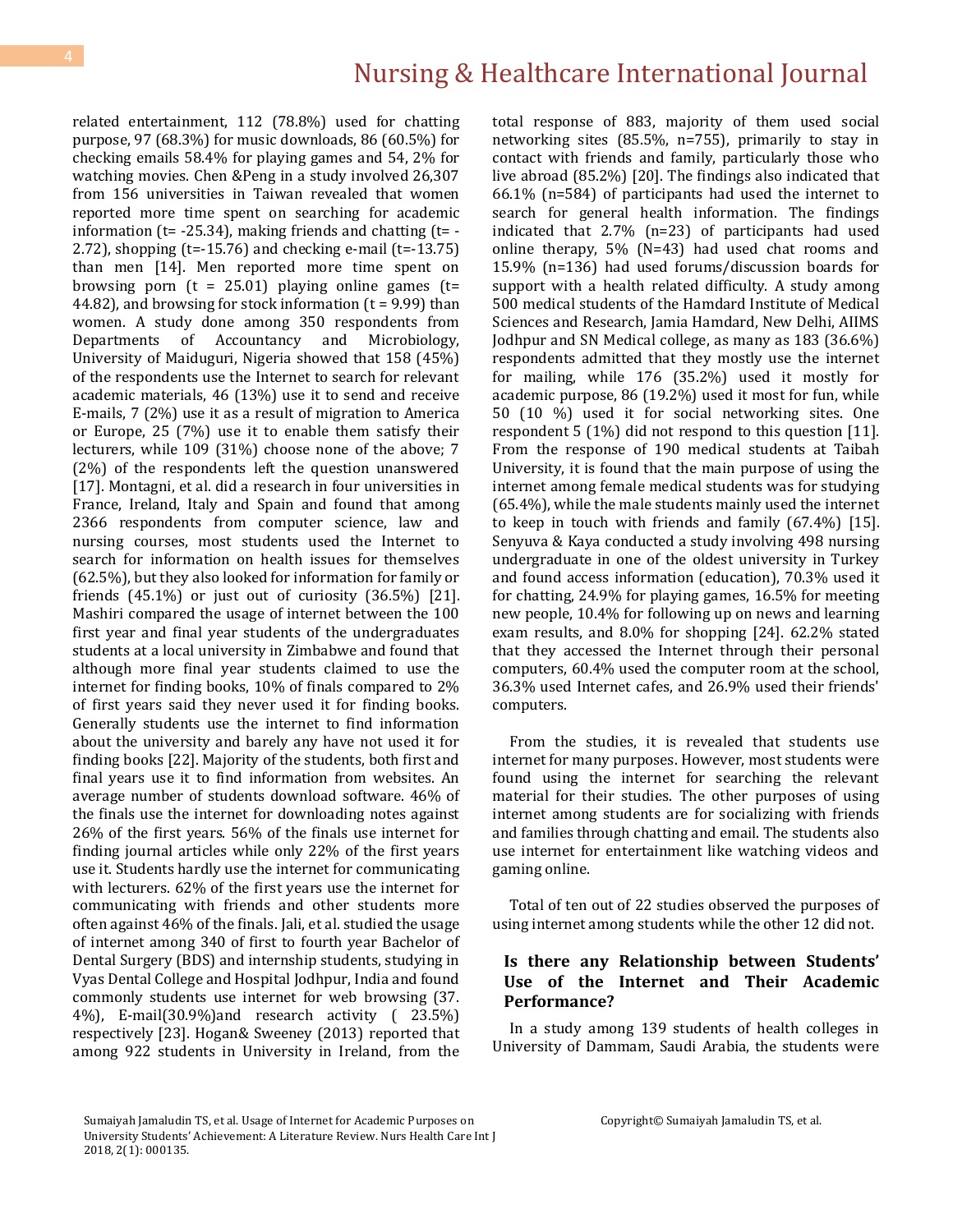# Nursing & Healthcare International Journal

asked to mention if there are significant differences among the five health colleges in terms of the use of Internet for increasing their performance, helping them in their research projects, and the importance of having wireless Internet connection in each college. 89% of the participants agreed that the use of the Internet was important for all of the courses in their colleges [25]. The study agrees with a study by that found in order to assess the attitudes towards ICT, 171 first-year medical students from 4 different medical colleges of the University of Jordan were asked whether they felt that medical education would be effective without ICT and asked if they feel that the internet has positive effect on their academic performance. The 77% of respondents agree that the medical education will not be effective without ICT tools [12]. The 91% of students agree that the internet has a positive effectiveness on academic performance. A study that shows similar opinion is by Ogedebe in a study among 350 respondents from Departments of Accountancy and Microbiology, University of Maiduguri, Nigeria indicated clearly that, 8% believed that their GPA has improved remarkably as a result of the use of the Internet, 6% of the respondents agreed that their GPA has been declining, 28% responded that it aids them in preparing better for CA and semester examinations, while 22% were indifferent about the options and therefore did not respond [17]. Mashiri compared the usage of internet between the 100 first year and final year students of undergraduate students at a local university in Zimbabwe and their results have shown that internet enhances the quality of learning, but its use for academic purposes is on the low [21]. Senyuva& Kaya conducted a study involving 498 nursing undergraduate in one of the oldest university in Turkey found that the conceptual categories did not show any difference according to the grades of the nursing students, the secondary school they graduated from, Internet use habits, their primary purpose of Internet use, and where they connected to the Internet (p>0.05) [24] connected to the Internet (p>0.05). Another result shows that frequency of using internet give different effectiveness on academic as from 26307 students participated in 156 universities and colleges in Taiwan showed differences in academic grades  $(F = 35.67, p < 0.001)$  and learning satisfaction (*F=* 23.40, *p* < 0.001) between heavy and no heavy Internet users were statistically significant. Non heavy users had better grades and greater learning satisfaction than heavy users [14]. However, time spent on different forms of social networking had a significant difference on the student's performance. Shawaa, et al. in a study involving 359 undergraduate students at Medical Faculty of King Abdulaziz analyzed that 110 (60.7%) students spent less than 2 hours on internet, thus acquire high GPA while students with low GPA spent more than 3 [5]. Albouq, et al. (2015) found that the among medical students at Taibah University, Madinah, majority of student 103 students (53.4%) use the internet for 2-4 hours and most of them are of 4-4.49 GPA [15]. 169 students (87.6%) think that using internet provide them enough opportunities to promote themselves and their activities comparing to 24 students (12.4% ) don't think so. The results revealed that 104 students (53.9%) think that their grades and school work suffers because of the time they spend online, while 89 students (46.1%) don't think so.

 From the studies, the usage of internet has different effectiveness to students. Some students in the studies have affected positively by using internet but some are not. The duration of using internet also give effectiveness to the students as one of the study revealed non heavy users have positive effectiveness on the academic achievement. Another study also revealed that the internet has no effect at all on their academic achievement.

 The totals of seven (7) studies analyze the effectiveness of internet usage on academic performance of the students while the other 15 did not. The other studies analyzed the various factors that affect the academic achievement of students such as access to resources, the facilities in the universities, self motivation and study habit.

#### **What is/are the Website/S used by Students for Searching Information?**

Al-Hariri, et al. searched in a study among 139 students of health colleges in University of Dammam, Saudi Arabia and when participants were asked which search engines they were using to obtain required information, all of them indicated that they were using Google [25]. In order to assess the attitudes towards ICT, 171 first-year medical students from 4 different medical colleges of the University of Jordan were asked about commonly used website and the study revealed that the common accessed website is Google, followed by Social networking Sites, Yahoo, and PubMed [12]. In a study about the usage of internet Among 142 medical students of PESIMSR, Kuppam, Andhra Pradesh, India The main accessed website reported among UG students was google (98.59%) followed by Yahoo (3.5%), Bing (0.7%), MSN (0.7%) and opera mini (0.7%) [19]. Among 109 medical students of Shahid Sadoughi University of Medical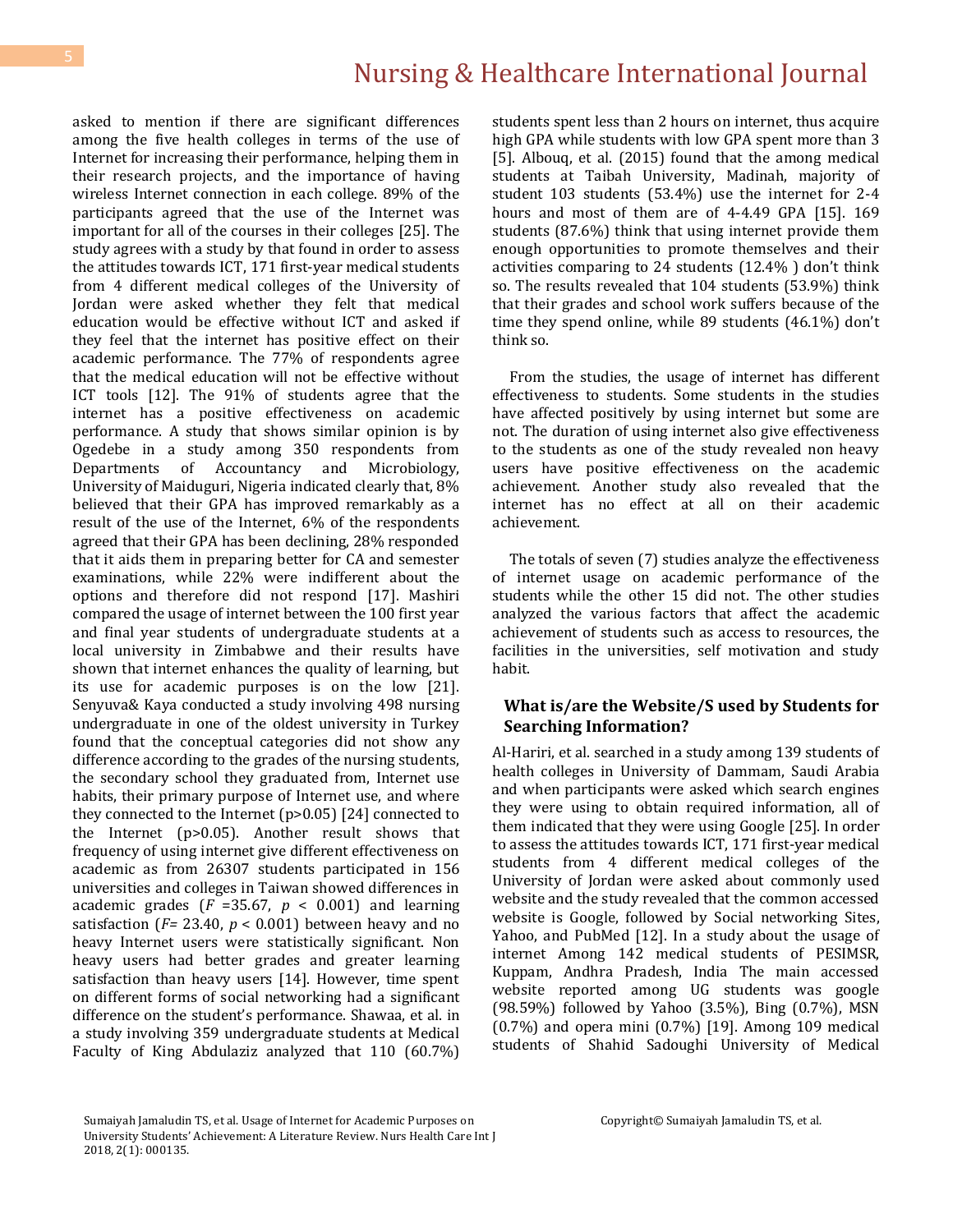## Nursing & Healthcare International Journal

Science, Yazd, Iran, the internet sites that medical students used more to access subjects on medical topics was 60.6% Pub Med, 34.9% medical journals and 21.1% others [13]. Ogedebe in a study among 350 respondents from Departments of Accountancy and Microbiology, University of Maiduguri, Nigeria, it could be observed that 37% of the respondents visit yahoo's home page, 15% visit Goggle's home page while 28% visit other Websites [17]. The other 20% of the respondents neglected the question. The study reported that among 922 students in University in Ireland, from the total response of 883 participants predominantly used Google as a search engine (98.9%, n=870), others reported using Yahoo (14.8%, n=130) and MSN (11.8%, 104). Individual participants also reported using, Blackle, Firefox, Ixquick, Altavista, Metacrawler, Cuil, Dogpile, and Shareminer [20]. Jali, et al. studied the usage of internet among 340 of first to fourth year Bachelor of Dental Surgery (BDS) and internship students, studying in Vyas Dental College and Hospital Jodhpur, India and found that Google is a common search engine used (80.9%), followed by PubMed (10.3%) and Yahoo (6.2%) [23]. None of the students have ever used google and 84% of the finals use it more often compared to 78% of the first years. Mashiri compared the usage of internet between the 100 first year and final year students of undergraduate students at a local university in Zimbabwe and found that Google is commonly used than yahoo [21]. A significant number has not used meta search engines such as dogpile and info.com. 18% of finals use academic. us compared to 10% of the first years. Wikipedia is popular among the first years, unlike with the finals. 20% of the finals use the online dictionary very often while 16% of the first years use it.

 The most common search engine used by students is Google as Google is mentioned in all studies above. The second most used is Yahoo while students chose PubMed as the main website to find information related to health. Other websites used might be different as result of different countries and universities.

 The total of eight (8) researches reviewed on the common websites used by undergraduates students while the other 14 did not.

#### **Discussion**

 The purpose of this literature review is to find the gap within the existing literature related to the effectiveness of internet usage for academic purposes on universities students' achievement.

 There were not enough resources to find the usage of internet and the effectiveness on academic especially among Malaysian students. The studies in this literature were done mostly in India and Middle East countries where the academic methods and socio demographic data are different from Malaysia. Four (4) studies are from India, two (2) from Ireland and European countries respectively, two (2) from Saudi Arabia, and one (1) each from Turkey, Jordan and Iran. A study is from Taiwan and another one from Philippines. The rest are from African countries which are; 3 (Nigeria), one (Kenya), one (Zimbabwe), one (Ethiopia), one (Ghana) and one (Namibia).

#### **Limitation of the Study**

 The review is not only focus on one certain course only due to lack of resources. The review studies done about universities students from different courses; not only nursing, medical or sciences courses only. There are studies done at different universities involving thousands of students like done by Montagni, Donisi, Tedeschi, et al. and Chen & Peng [14,22]. The writer intended to do systematic approach in this literature. The second stage for systematic review is a search for relevant data from research that matches certain criteria. For example, the writer should only select research that is good quality and answers the defined question. But, due to limited of studies, the writer has widened the criteria of the undergraduate students from focusing at a certain course to various courses.

#### **Conclusion**

 Internet usage among health related university students is not only for their academic purposes but also for them to socialize, entertainment purposes and others. The effectiveness of internet usage for academic purposes also gives different effectiveness in their academic achievement due to many other external factors such as socioeconomic, study habit and facilities resources. The usage of internet among the health related university students should be explored more so that their studies are benefited from internet usage.

#### **Acknowledgements**

 We would like to express our appreciation to International Islamic University Malaysia (IIUM) for funding this study (RIGS16-140-0304).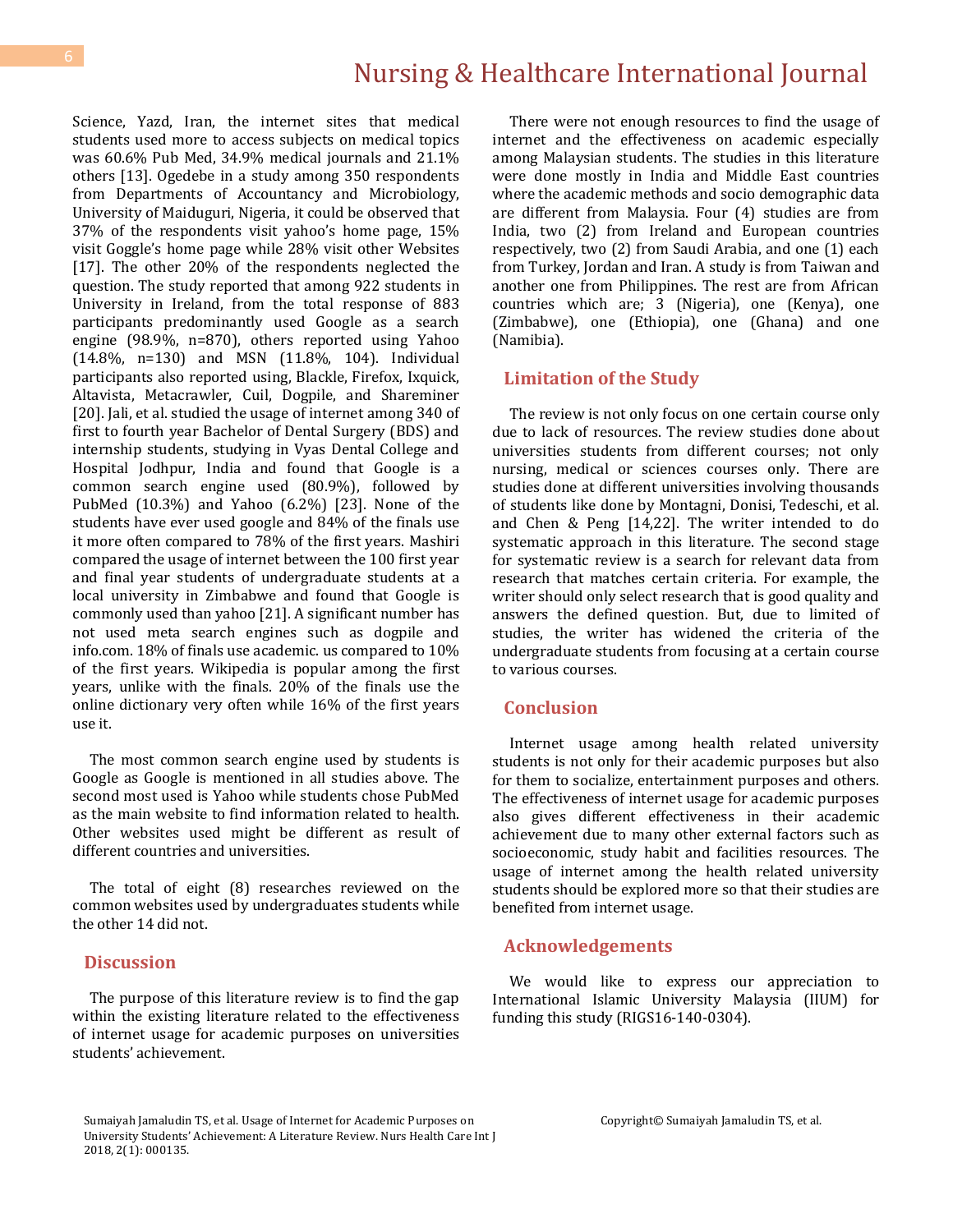#### **References**

- 1. [Department of Statistic \(2016\) ICT Use and Access by](https://www.dosm.gov.my/v1/index.php?r=column/pdfPrev&id=Q3l3WXJFbG1PNjRwcHZQTVlSR1UrQT09)  [Individuals and Households Survey Report, Malaysia,](https://www.dosm.gov.my/v1/index.php?r=column/pdfPrev&id=Q3l3WXJFbG1PNjRwcHZQTVlSR1UrQT09)  [2015.](https://www.dosm.gov.my/v1/index.php?r=column/pdfPrev&id=Q3l3WXJFbG1PNjRwcHZQTVlSR1UrQT09)
- 2. [Lepp A, Barkley EJ, Karpinski AC \(2015\) The](http://journals.sagepub.com/doi/abs/10.1177/2158244015573169)  [Relationship Between Cell Phone Use and](http://journals.sagepub.com/doi/abs/10.1177/2158244015573169)  [Academic Performance in a Sample of US College](http://journals.sagepub.com/doi/abs/10.1177/2158244015573169)  [Students. SAGE 5\(1\).](http://journals.sagepub.com/doi/abs/10.1177/2158244015573169)
- *3.* [Kam J, Stanszus D, Cheah J, Heerasing N, Yi TS \(2010\)](http://www.amsj.org/archives/284)  The Internet as a Health Information Source [for University Students. Australian Medical Student](http://www.amsj.org/archives/284)  [Journal.](http://www.amsj.org/archives/284)
- 4. [Amankwaa I, Agyemang Dankwah A, Boateng D](https://www.hindawi.com/journals/nrp/2015/682479/)  [\(2015\) Previous Education, Sociodemographic](https://www.hindawi.com/journals/nrp/2015/682479/)  [Characteristics, and Nursing Cumulative Grade Point](https://www.hindawi.com/journals/nrp/2015/682479/)  [Average as Predictors of Success in Nursing Licensure](https://www.hindawi.com/journals/nrp/2015/682479/)  [Examinations. Nursing Research and Practice](https://www.hindawi.com/journals/nrp/2015/682479/)  [682479: 8.](https://www.hindawi.com/journals/nrp/2015/682479/)
- *5.* [Al Shawwa L, Abulaban AA, Abulaban AA, Merdad A,](https://www.ncbi.nlm.nih.gov/pubmed/25674033/)  [Baghlaf S, et al. \(2015\) Factors potentially influencing](https://www.ncbi.nlm.nih.gov/pubmed/25674033/)  [academic performance among medical students. Adv](https://www.ncbi.nlm.nih.gov/pubmed/25674033/)  [Med Educ Pract 6: 65-75.](https://www.ncbi.nlm.nih.gov/pubmed/25674033/)
- 6. [Alos SB, Caranto LC, David JJT \(2015\) Factors](http://article.sapub.org/10.5923.j.nursing.20150502.04.html)  [Affecting the Academic Performance of the](http://article.sapub.org/10.5923.j.nursing.20150502.04.html)  [Student Nurses of BSU. International Journal of](http://article.sapub.org/10.5923.j.nursing.20150502.04.html)  [Nursing Science 5\(2\): 60-65.](http://article.sapub.org/10.5923.j.nursing.20150502.04.html)
- 7. [Pinehas LN, Mulenga E, Amadhila J \(2017\) Factors](http://www.sciedu.ca/journal/index.php/jnep/article/view/10754)  [that hinder the academic performance of the](http://www.sciedu.ca/journal/index.php/jnep/article/view/10754)  [nursing students who registered as first years](http://www.sciedu.ca/journal/index.php/jnep/article/view/10754)  [in 2010 at the University of Namibia \(UNAM\),](http://www.sciedu.ca/journal/index.php/jnep/article/view/10754)  [Oshakati Campus in Oshana, Namibia. Journal of](http://www.sciedu.ca/journal/index.php/jnep/article/view/10754)  [Nursing Education and Practice 7\(8\).](http://www.sciedu.ca/journal/index.php/jnep/article/view/10754)
- *8.* [Dimkpa Daisy I, Inegbu, Buloubomere \(2013\) Student](https://globaljournals.org/item/2760-student-nurses-perception-of-poor-academic-performance-in-bayelsa-state-nigeria)  [Nurses Perception of Poor Academic Performance in](https://globaljournals.org/item/2760-student-nurses-perception-of-poor-academic-performance-in-bayelsa-state-nigeria)  [Bayelsa State, Nigeria. Global Journal of Human Social](https://globaljournals.org/item/2760-student-nurses-perception-of-poor-academic-performance-in-bayelsa-state-nigeria)  [Science Linguistics & Education 13\(14\).](https://globaljournals.org/item/2760-student-nurses-perception-of-poor-academic-performance-in-bayelsa-state-nigeria)
- 9. Okioga CK (2013) [The Effectiveness of Students'](http://www.aijssnet.com/index.php/archive.html)  [Socio-economic Background on Academic](http://www.aijssnet.com/index.php/archive.html)  [Performance in Universities, a Case of Students in](http://www.aijssnet.com/index.php/archive.html)  [Kisii University College. American International](http://www.aijssnet.com/index.php/archive.html)  [Journal of Social Science 2\(2\).](http://www.aijssnet.com/index.php/archive.html)
- 10. [Akessa GM, Dhufera AG \(2015\) Factors that](http://www.iiste.org/Journals/index.php/JEP/article/view/25219)  [Influences Students Academic Performance: A Case of](http://www.iiste.org/Journals/index.php/JEP/article/view/25219)

[Rift Valley University, Jimma, Ethiopia. Journal of](http://www.iiste.org/Journals/index.php/JEP/article/view/25219)  [Education and Practice 6\(22\).](http://www.iiste.org/Journals/index.php/JEP/article/view/25219)

- *11.* [Singh B, Gupta R, Garg R \(2013\) Study of Medical](http://www.ijsrp.org/research-paper-0513/ijsrp-p1724.pdf)  [Students and Internet Usage. International Journal of](http://www.ijsrp.org/research-paper-0513/ijsrp-p1724.pdf)  [Scientific and Research Publications 3\(5\): 5.](http://www.ijsrp.org/research-paper-0513/ijsrp-p1724.pdf)
- 12. [Almarabeh T, Rajab L, Majdalawi YKH \(2016\)](http://www.scirp.org/journal/PaperInformation.aspx?PaperID=66343)  [Awareness and Usage of Computer and Internet](http://www.scirp.org/journal/PaperInformation.aspx?PaperID=66343)  among Medical Facu[lties' Students at the University of](http://www.scirp.org/journal/PaperInformation.aspx?PaperID=66343)  [Jordan. Journal of Software Engineering and](http://www.scirp.org/journal/PaperInformation.aspx?PaperID=66343)  Applications [9\(5\): 147-154.](http://www.scirp.org/journal/PaperInformation.aspx?PaperID=66343)
- 13. [Ayatollahi A, Ayatollahi J, Ayatollahi F, Ayatollahi R,](https://www.ncbi.nlm.nih.gov/pubmed/25225525/)  [Shahcheraghi SH \(2014\) Computer and Internet use](https://www.ncbi.nlm.nih.gov/pubmed/25225525/)  [among Undergraduate Medical Students in Iran. Pak J](https://www.ncbi.nlm.nih.gov/pubmed/25225525/)  [Med Sci 30\(5\): 1054-1058.](https://www.ncbi.nlm.nih.gov/pubmed/25225525/)
- 14. [Chen YF, Peng SS \(2008\) University Students' Internet](https://www.ncbi.nlm.nih.gov/pubmed/18721095)  [Use and Its Relationships with Academic](https://www.ncbi.nlm.nih.gov/pubmed/18721095)  [Performance, Interpersonal Relationships,](https://www.ncbi.nlm.nih.gov/pubmed/18721095)  [Psychosocial Adjustment, and Self Evaluation.](https://www.ncbi.nlm.nih.gov/pubmed/18721095)  [Cyberpsychol Behav 11\(4\): 467-469.](https://www.ncbi.nlm.nih.gov/pubmed/18721095)
- 15. [Albouq N, Hafiz B, Qasem A, Ekhmimi Y \(2015\)](http://www.ejpmr.com/admin/assets/article_issue/1467269293.pdf)  [Prevalence of Internet Usage Among Medical Students](http://www.ejpmr.com/admin/assets/article_issue/1467269293.pdf)  [At Taibah University And Its Impact On The Academic](http://www.ejpmr.com/admin/assets/article_issue/1467269293.pdf)  [Performance, Madinah, Kingdom Of Saudi Arabia,](http://www.ejpmr.com/admin/assets/article_issue/1467269293.pdf)  [2015. European Journal of Pharmaceutical and](http://www.ejpmr.com/admin/assets/article_issue/1467269293.pdf)  [Medical Research](http://www.ejpmr.com/admin/assets/article_issue/1467269293.pdf) 3(7): 110-113.
- 16. [Obasola OI, Agunbiade OM \(2016\) Online Health](http://journals.sagepub.com/doi/abs/10.1177/2158244016635255)  [Information Seeking Pattern Among Undergraduates](http://journals.sagepub.com/doi/abs/10.1177/2158244016635255)  [in a Nigerian University.](http://journals.sagepub.com/doi/abs/10.1177/2158244016635255) SAGE Open 6(1).
- 17. [Ogedebe PM \(2012\) Internet Usage and Students'](http://paper.researchbib.com/view/paper/7074)  [Academic Performance in Nigeria Tertiary](http://paper.researchbib.com/view/paper/7074)  [Institutions: A Case Study of University of](http://paper.researchbib.com/view/paper/7074)  Maiduguri*.*[Academic Research International 2\(3\):](http://paper.researchbib.com/view/paper/7074)  [336-345.](http://paper.researchbib.com/view/paper/7074)
- 18. [Maroof KA, Parashar P, Bansal P \(2012\) How are our](https://www.ncbi.nlm.nih.gov/pubmed/23271853/)  [medical students using the computer and internet? A](https://www.ncbi.nlm.nih.gov/pubmed/23271853/)  [study from a medical college of north India](https://www.ncbi.nlm.nih.gov/pubmed/23271853/)*.* Niger Med  $\overline{)}$  53(2): 89-93.
- 19. Kumar SB, [Veena CN, Vastrad BC, Nandan TM \(2016\)](http://www.msjonline.org/index.php/ijrms/article/view/34)  [Awareness and use of internet services among first](http://www.msjonline.org/index.php/ijrms/article/view/34)  [MBBS students. International Journal of Research in](http://www.msjonline.org/index.php/ijrms/article/view/34)  Medical Sciences [4\(12\): 5261-5264.](http://www.msjonline.org/index.php/ijrms/article/view/34)
- 20. [Horgan A, Sweeney J \(2013\) University students'](https://www.ncbi.nlm.nih.gov/pubmed/22525044)  [online habits and their use of the Internet for health](https://www.ncbi.nlm.nih.gov/pubmed/22525044)